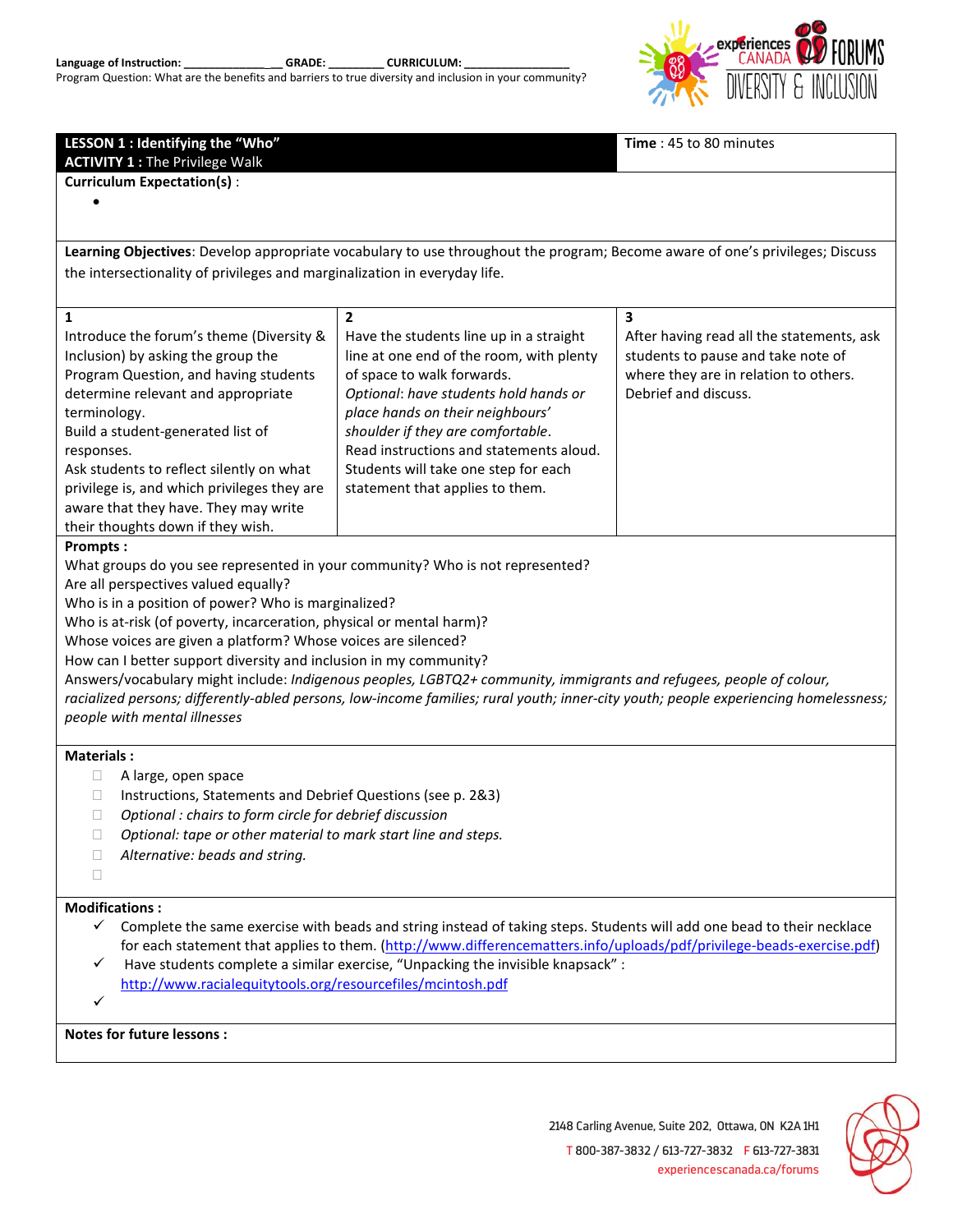| Language of Instruction: |  |  |  |  | <b>GRADE:</b> |  |  | <b>CURRICULUM:</b> |  |  |  |
|--------------------------|--|--|--|--|---------------|--|--|--------------------|--|--|--|
|                          |  |  |  |  |               |  |  |                    |  |  |  |

Program Question: What are the benefits and barriers to true diversity and inclusion in your community?

## experiences

## **Instructions**

I will read statements aloud. Please move if a statement applies to you. If you do not feel comfortable acknowledging a statement that applies to you, simply do not move when it is read. No one else will know whether it applies to you.

## **Privilege Walk Statements**

- 1. If you are right-handed, take one step forward.
- 2. If English is your first language, take one step forward.
- 3. If one or both of your parents have a college degree, take one step forward.
- 4. If you can find Band-Aids at mainstream stores designed to blend in with or match your skin tone, take one step forward.
- 5. If you rely, or have relied, primarily on public transportation, take one step back.
- 6. If you have attended previous schools with people you felt were like yourself, take one step forward
- 7. If you constantly feel unsafe walking alone at night, take one step back.
- 8. If your household employs help as servants, gardeners, etc., take one step forward.
- 9. If you are able to move through the world without fear of sexual assault, take one step forward.
- 10. If you studied the culture of your ancestors in elementary school, take one step forward.
- 11. If you often feel that your parents are too busy to spend time with you, take one step back.
- 12. If you were ever made fun of or bullied for something you could not change or was beyond your control, take one step back.
- 13. If your family has ever left your homeland or entered another country not of your own free will, take one step back.
- 14. If you would never think twice about calling the police when trouble occurs, take one step forward.
- 15. If your family owns a computer, take one step forward.
- 16. If you have ever been able to play a significant role in a project or activity because of a talent you gained previously, take one step forward.
- 17. If you can show affection for your romantic partner in public without fear of ridicule or violence, take one step forward.
- 18. If you ever had to skip a meal or were hungry because there was not enough money to buy food, take one step back.
- 19. If you feel respected for your academic performance, take one step forward.
- 20. If you have a physically visible disability, take one step back.
- 21. If you have an invisible illness or disability, take one step back.
- 22. If you were ever discouraged from an activity because of race, class, ethnicity, gender, disability, or sexual orientation, take one step back.
- 23. If you ever tried to change your appearance, mannerisms, or behavior to fit in more, take one step back.
- 24. If you have ever been profiled by someone else using stereotypes, take one step back.
- 25. If you feel good about how your identities are portrayed by the media, take one step forward.
- 26. If you were ever accepted for something you applied to because of your association with a friend or family member, take one step forward.
- 27. If you have ever been spoken over because you could not articulate your thoughts fast enough, take one step back.
- 28. If someone has ever spoken for you when you did not want them to do so, take one step back.
- 29. If there was ever substance abuse in your household, take one step back.
- 30. If you come from a single-parent household, take one step back.
- 31. If you live in an area with crime and drug activity, take one step back.
- 32. If someone in your household suffered or suffers from mental illness, take one step back.
- 33. If you have been a victim of sexual harassment, take one step back.
- 34. If you were ever uncomfortable about a joke related to your race, religion, ethnicity, gender, disability, or sexual orientation but felt unsafe to confront the situation, take one step back.
- 35. If you are never asked to speak on behalf of a group of people who share an identity with you, take one step forward.
- 36. If you can make mistakes and not have people attribute your behavior to flaws in your racial or gender group, take one step forward.
- 37. If you have always assumed you'll go to college, take one step forward.
- 38. If you have more than fifty books in your household, take one step forward.
- 39. If your parents have told you that you can be anything you want to be, take one step forward.

40.